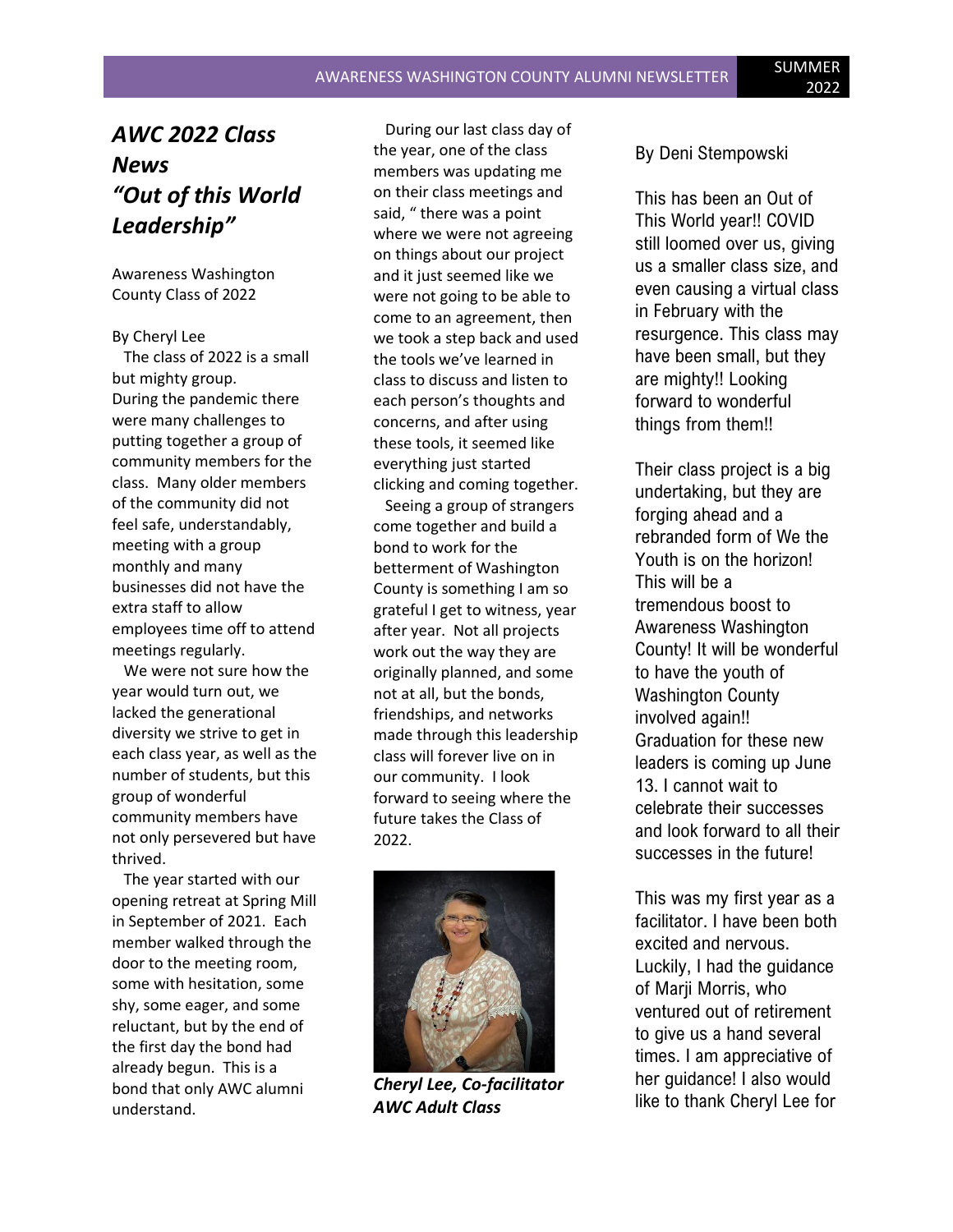# AWARENESS WASHINGTON COUNTY ALUMNI NEWSLETTER SUMMER

her guidance (and true patience) as I try to develop facilitator chops!! And of course, Yvonne Maxey for keeping me straight and on task. It is wonderful to be surrounded by these awesome women! Their guidance and friendship mean the world to me.

Now. I would like to ask all of you for your help! As you all know when one year comes to completion, another year is getting ready to start. Please let me know of anyone whom you think would enjoy becoming part of Awareness Washington County. We would love to have a great class next year as well and could use your input to achieve that goal.

We are also looking for suggestions for having events specifically for Alumni. If you have any suggestions let Yvonne or me know. I am hopeful that I will be able to attend more this year! Thank you all for your continued support of Awareness Washington County. I look forward to a bright future for AWC! Your support with insure that future!



*Executive Director & Cofacilitator AWC Adult Class*

2022 AWC Class members: Kullan Blakey Brandan Bergdall Evan (EZ) Chastain Selena Crady Whitney Hooper Lindsy Kulikowski Nicole Purlee Kim Reynolds Tina Smith Laura Wanke



*2022 AWC Board VP Amanda Calfee & 2022 AWC Board President Nathan Bills celebrate a successful FNOS event.*



*AWC Board President Nathan Bills* Greetings from your outgoing President

A year ago, as I thought about the year ahead, I told you I was nervous, having never seen a "normal" year on the AWC Board of Directors. I mused on the changes and adjustments since early 2020 we made. I confessed that I had "no frame of reference for what normal is." After a year leading the Board, I still don't know what normal is, but that is okay. At this point, I will take a "positive" and "energetic" over "normal" all day long.

Your Board of Directors stepped up in a big way this year; they pulled off our second Mrs. Claus's Gift Shoppe, held a great dessert dance at Friday Night on the Square, and we saw the triumphant return of the beloved and much-missed Chili Cookoff! Thank you to everyone who donated desserts for all of these events; it's appreciated and mouth-watering.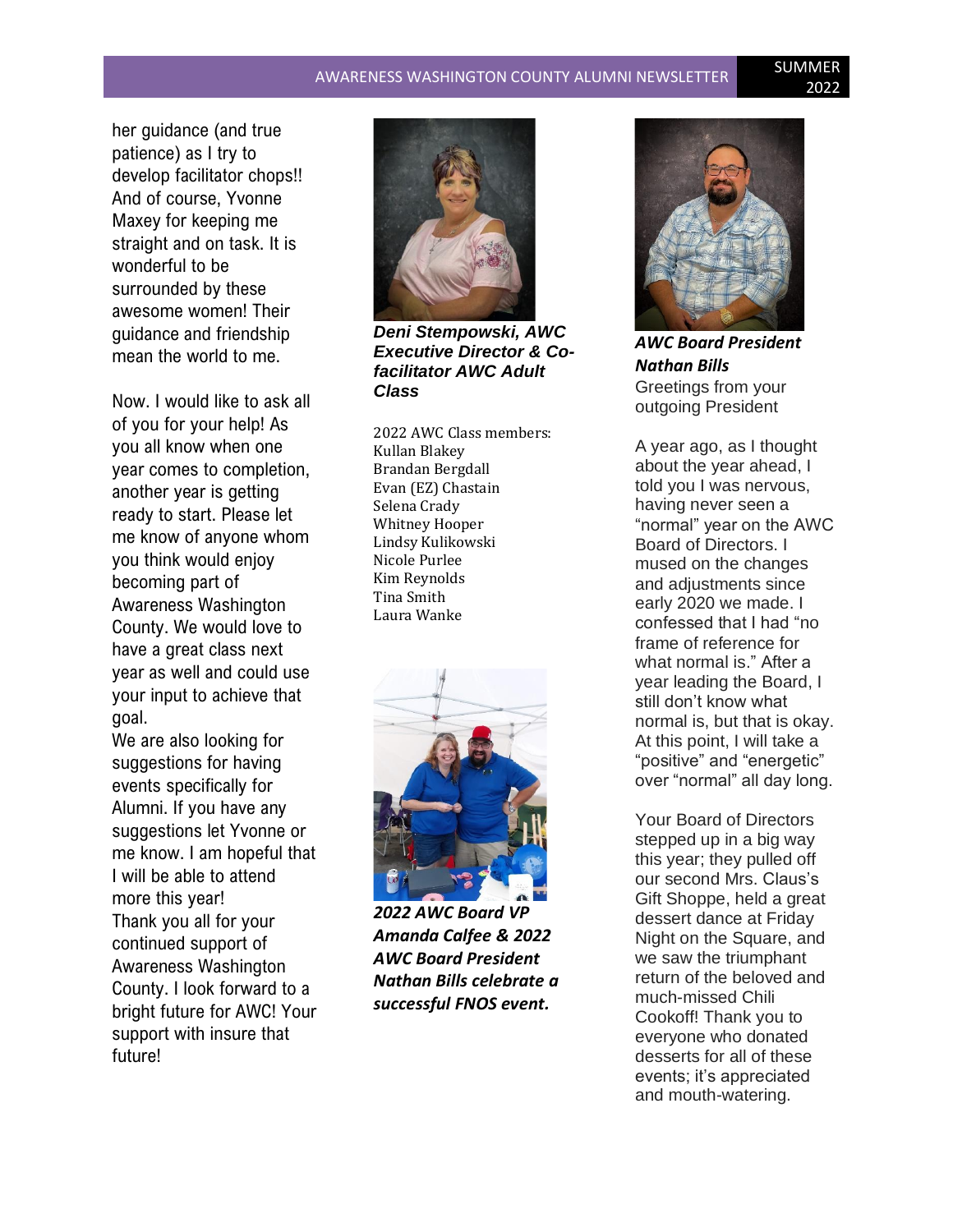We had a smaller AWC class this year, but smaller this year led to focused. This class is relaunching the We The Youth program with a new L.E.A.D. name, buy-in from all three county schools, and a real plan to make an impact on our kids in this dynamic and changing world. They are starting from the groundup, and if you can support them with your time, treasure, or talents, please do!

None of this happens without a strong board and our fantastic staff, including Cheryl, Deni, and of course the woman who wears ALL the hats, Yvonne. These three ladies put enormous time and effort into helping teach and guide classes. We are lucky to have them; make sure to tell them how much they mean to you. I understand they take cash and major credit cards if that is your preferred mode of expressing thanks. In all seriousness, I cannot say enough good about their example of driven servant leaders for AWC.

Looking to the future, I encourage you not to be a stranger. Follow us on all the social media pages and come to AWC events. If you ever thought, "Gosh, I might like to serve on the Board," let a member

know. I welcome our new Board members gladly and with excitement for how they will avoid AWC ever becoming "normal" and keep us both "positive" and "energetic" in the year to come.

Best,

Nathan W. Bills AWC Class of 2019

Welcome from your incoming President of the AWC Board for the 2022- 2023 session!



**Amanda Calfee, 2022- 2023 AWC Board President**

As I take over being president of Awareness Washington County, I want to thank Nathan for being President of AWC this past year. He has led us well through some strange times! I also want to recognize our board members that are stepping down after this

year – Andy, Nathaniel, and Nathan. They've each been an important part of our board and will be missed.

It's a great time for Awareness Washington County, and I can't wait to see what this year will hold. AWC be able to have all in person meetings and training as well as have all of our fundraisers this year. Although we've learned to adapt the past couple of years and still have been successful, we haven't been able to do all that we wanted (and we've missed it in several ways). We're all rooting for this year's class project and are truly excited by the prospect of bringing Youth back into the program.

We'd like to welcome our new board members – Nicole Purlee, Whitney Hooper, and Brandan Bergdall.

I'd also like to thank the alumni for their tremendous support throughout the year. When Yvonne has asked for help or donations, you all have delivered! We would not have made it without you. Please continue. AWC continues to train the current and future leaders of our county, and